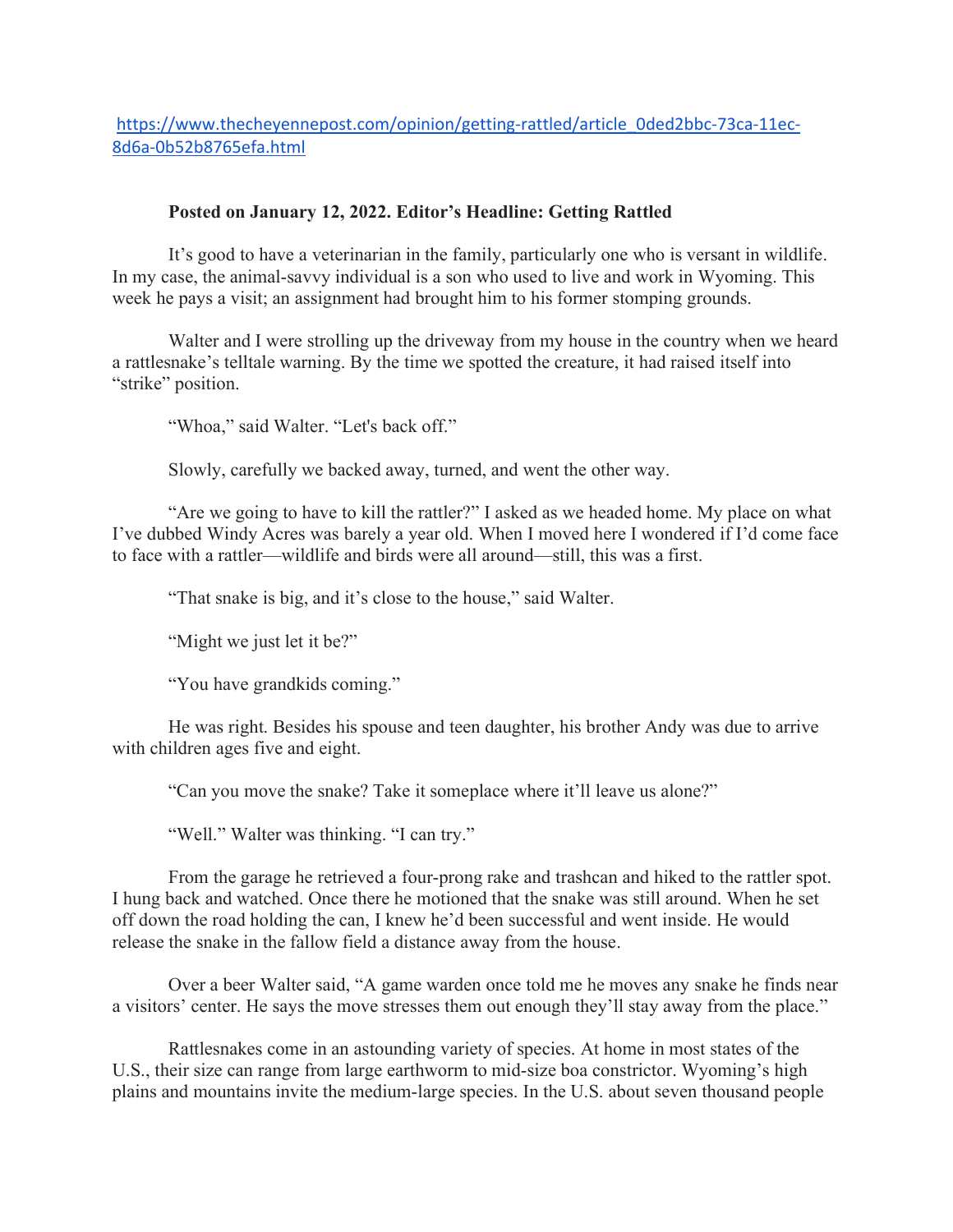are bitten by rattlesnakes every year but most are lucky to reach treatment in time. Walter says young rattlers are more dangerous than mature ones, for they have not yet learned to apportion their venom as they strike. The more experienced snakes always conserve a portion of their deadly weaponry.

When my son and his wife left traffic-clogged California in favor of Wyoming, Walt signed up with a wildlife agency, his spouse with the Attorney General's Office. They settled in Albany County, halfway between Laramie and Cheyenne, with acreage to keep a few horses. At 8000 feet, their home lay near the rock formation of Vedauvoo, a site sacred to the indigenous people who inhabited the area before us. During my Nashville years I once visited while on winter break. My son and I went riding across a neighbor's land to the rocky abutment of Vedauwoo but our feet got so cold in their boots, halfway there we turned back.

Walter's employment with the wildlife agency that wanted to hire him came with the caveat that he absolve a PhD at the University of Wyoming in large-animal epidemiology. "We have the funding for an extensive brucellosis study," said the agency head, who offered to oversee the project as senior veterinarian. "It'll be the perfect dissertation project for you." His dissertation director would be nationally known Elizabeth Williams, a researcher who had pinpointed the origins of Chronic Wasting Disease. Before Professor Williams put CWD on the map, the suffering animals had been derided as "zombie deer." Now elk, too, have been found carrying the disease as well.

"Her husband is a wildlife vet and expert in brucellosis," said the head honcho. You'll be working with him In the field."

Despite the intriguing prospect, Walter was not pleased. His veterinary studies had caused him no end of grief; he was glad to have the studying and the long hours with animals behind him. Each semester anew was convinced he'd flunk out. Now he would fight study dilemmas all over again for, intent on the wildlife job, he went along with the brucellosis requirement. The fieldwork that went with the research, enjoyable as it was—one outdoor study took him into the Grand Tetons; I was lucky to accompany him—was extraordinarily timeconsuming. The task was to develop a vaccine that could be administered to wildlife via hay feedings.

Brucellosis is a problem for wildlife and cattle alike. Ranchers in the Yellowstone area, worried over the transmission of the disease, are livid when bison or elk leave the park during the winter in search of food and "trespass" onto cattle ranches. If they can do it in secret, they shoot the intruders on sight. It's easy to forget that the American continent was free of brucellosis before Europeans arrived with their infected goats and sheep. The disease can be life-threatening to humans: Victor Hugo's Hunchback of Notre Dame survived brucellosis at the cost of a deformed body that likely caused him a lifetime of pain. Indeed, Walter and his team contracted the disease despite protective clothing and gear as they pulled a dead fetus from an infected elk cow. When Walter and the senior veterinarian noted symptoms like excruciating backaches, the head vet went to his doctor but the physician shrugged him off. "No one gets brucellosis anymore," he said. "You've got the flu." So Walter and the head vet took samples of their own blood, analyzed them, and pinpointed the antibodies. Within a day all team members got the